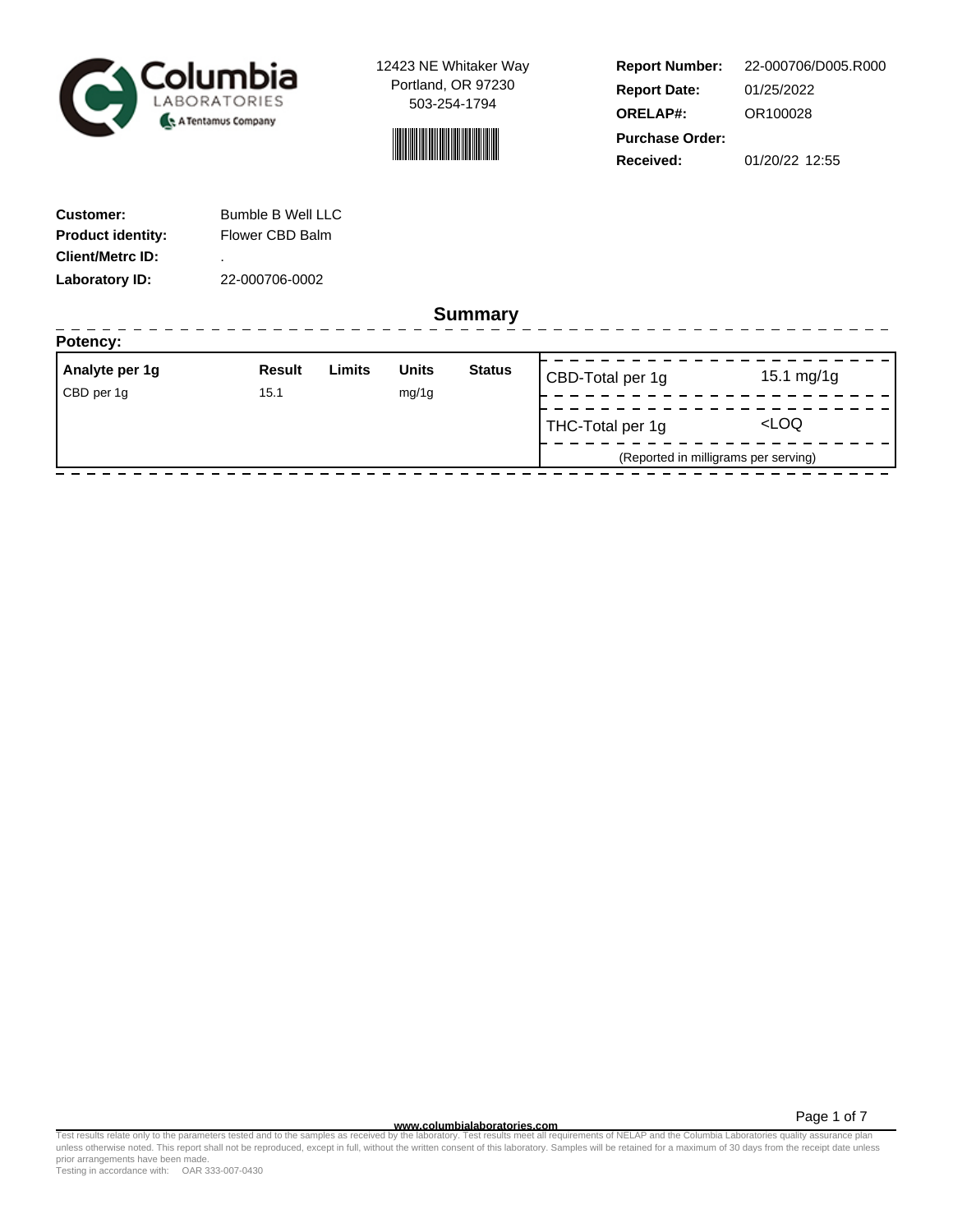



| <b>Report Number:</b>  | 22-000706/D005.R000 |
|------------------------|---------------------|
| <b>Report Date:</b>    | 01/25/2022          |
| <b>ORELAP#:</b>        | OR100028            |
| <b>Purchase Order:</b> |                     |
| Received:              | 01/20/22 12:55      |

| <b>Customer:</b>            | <b>Bumble B Well LLC</b> |
|-----------------------------|--------------------------|
| <b>Product identity:</b>    | Flower CBD Balm          |
| <b>Client/Metrc ID:</b>     | ٠                        |
| <b>Sample Date:</b>         |                          |
| Laboratory ID:              | 22-000706-0002           |
| <b>Evidence of Cooling:</b> | N٥                       |
| Temp:                       | 19.6 °C                  |
| <b>Relinguished by:</b>     | Client                   |
| Serving Size #1:            | 1 a                      |

# **Sample Results**

| Potency per 1g                      |               | Method J AOAC 2015 V98-6 (mod) Units mg/se Batch: 2200665 |              |            | Analyze: 1/25/22 2:59:00 PM |
|-------------------------------------|---------------|-----------------------------------------------------------|--------------|------------|-----------------------------|
| Analyte                             | <b>Result</b> | Limits                                                    | <b>Units</b> | <b>LOQ</b> | <b>Notes</b>                |
| CBC per 1g <sup>t</sup>             | $<$ LOQ       |                                                           | mg/1g        | 0.0332     |                             |
| CBC-A per 1g <sup>t</sup>           | $<$ LOQ       |                                                           | mg/1g        | 0.0332     |                             |
| CBC-Total per 1g <sup>t</sup>       | $<$ LOQ       |                                                           | mg/1g        | 0.0623     |                             |
| CBD per 1g                          | 15.1          |                                                           | mg/1g        | 3.32       |                             |
| CBD-A per 1g                        | $<$ LOQ       |                                                           | mg/1g        | 0.0332     |                             |
| CBD-Total per 1g                    | 15.1          |                                                           | mg/1g        | 3.35       |                             |
| CBDV per 1g <sup>t</sup>            | $<$ LOQ       |                                                           | mg/1g        | 0.0332     |                             |
| CBDV-A per 1g <sup>t</sup>          | $<$ LOQ       |                                                           | mg/1g        | 0.0332     |                             |
| CBDV-Total per 1g <sup>t</sup>      | $<$ LOQ       |                                                           | mg/1g        | 0.0620     |                             |
| CBE per 1g <sup>t</sup>             | $<$ LOQ       |                                                           | mg/1g        | 0.0332     |                             |
| CBG per 1g <sup>t</sup>             | $<$ LOQ       |                                                           | mg/1g        | 0.0332     |                             |
| CBG-A per 1g <sup>t</sup>           | $<$ LOQ       |                                                           | mg/1g        | 0.0332     |                             |
| CBG-Total per 1g <sup>+</sup>       | $<$ LOQ       |                                                           | mg/1g        | 0.0620     |                             |
| CBL per 1g <sup>t</sup>             | $<$ LOQ       |                                                           | mg/1g        | 0.0332     |                             |
| CBL-A per 1g <sup>t</sup>           | $<$ LOQ       |                                                           | mg/1g        | 0.0332     |                             |
| CBL-Total per 1g <sup>t</sup>       | $<$ LOQ       |                                                           | mg/1g        | 0.0623     |                             |
| CBN per 1g                          | $<$ LOQ       |                                                           | mg/1g        | 0.0332     |                             |
| CBT per $1g^{\dagger}$              | $<$ LOQ       |                                                           | mg/1g        | 0.0332     |                             |
| $\Delta$ 8-THCV per 1g <sup>+</sup> | $<$ LOQ       |                                                           | mg/1g        | 0.0332     |                             |
| $\Delta$ 8-THC per 1g <sup>+</sup>  | $<$ LOQ       |                                                           | mg/1g        | 0.0332     |                             |
| $\Delta$ 9-THC per 1g               | $<$ LOQ       |                                                           | mg/1g        | 0.0332     |                             |
| exo-THC per 1g <sup>t</sup>         | $<$ LOQ       |                                                           | mg/1g        | 0.0332     |                             |
| THC-A per 1g                        | $<$ LOQ       |                                                           | mg/1g        | 0.0332     |                             |
| THC-Total per 1g                    | $<$ LOQ       |                                                           | mg/1g        | 0.0623     |                             |
| THCV per 1g <sup>t</sup>            | $<$ LOQ       |                                                           | mg/1g        | 0.0332     |                             |
| THCV-A per 1g <sup>t</sup>          | $<$ LOQ       |                                                           | mg/1g        | 0.0332     |                             |
| THCV-Total per 1g <sup>t</sup>      | $<$ LOQ       |                                                           | mg/1g        | 0.0623     |                             |
| Total Cannabinoids per 1g           | 15.1          |                                                           | mg/1g        |            |                             |

**WWW.columbialaboratories.com**<br>unless otherwise noted. This report shall not be reproduced, except in full, without the written consent of this laboratory. Samples will be retained for a maximum of 30 days from the receipt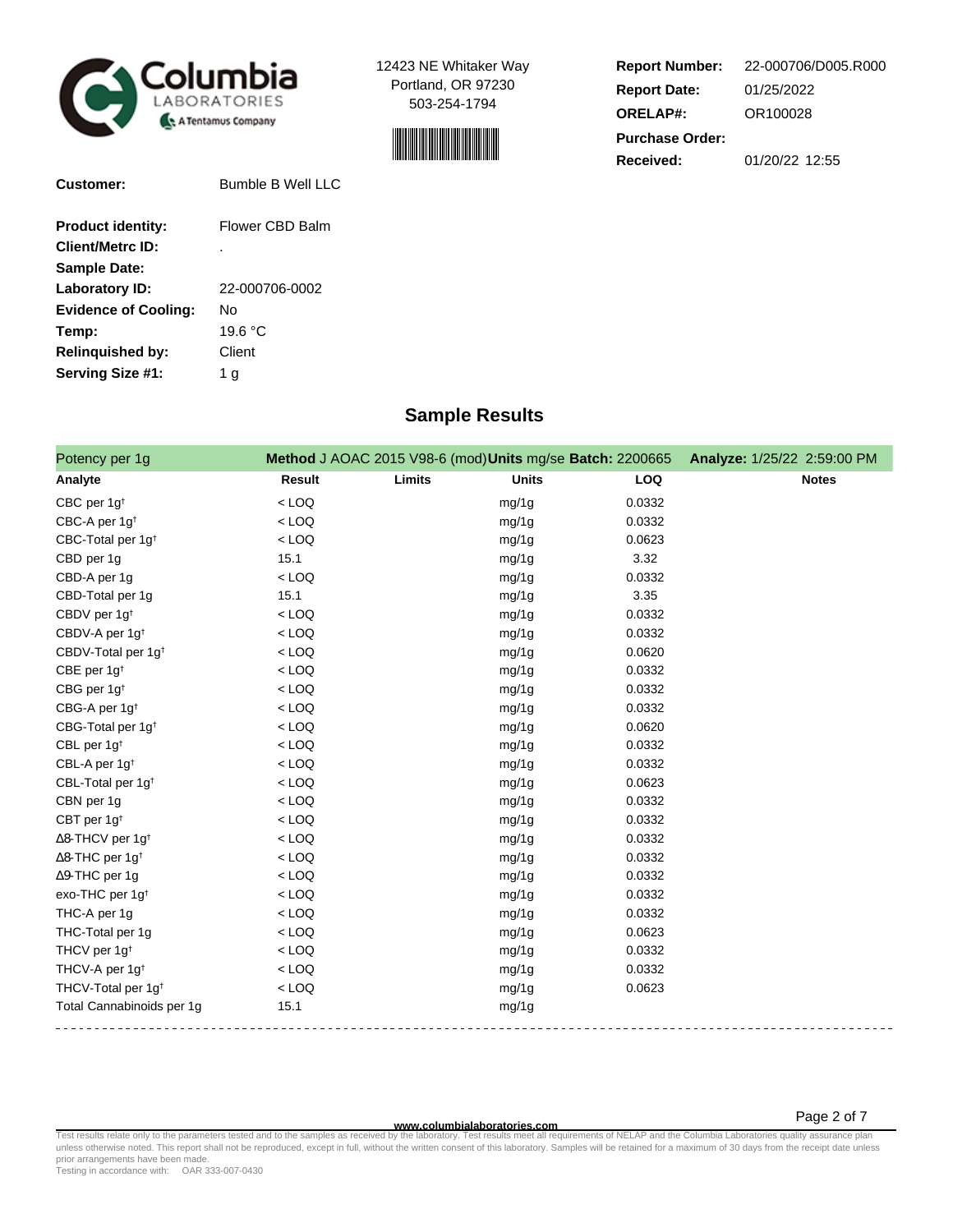



**Report Number: Report Date: ORELAP#:** 01/25/2022 OR100028 **Received:** 01/20/22 12:55 **Purchase Order:** 22-000706/D005.R000

These test results are representative of the individual sample selected and submitted by the client.

## **Abbreviations**

 **Limits:** Action Levels per OAR-333-007-0400, OAR-333-007-0210, OAR-333-007-0220, CCR title 16-division 42. BCC-section 5723

**Limit(s) of Quantitation (LOQ):** The minimum levels, concentrations, or quantities of a target variable (e.g., target analyte) that can be reported with a specified degree of confidence.

† = Analyte not NELAP accredited.

## **Units of Measure**

 $q = \text{Gram}$  mg/1g = Milligram per 1g % = Percentage of sample % wt =  $\mu$ g/g divided by 10,000

Approved Signatory

Derrick Tanner General Manager

**www.columbialaboratories.com**

Page 3 of 7

Test results relate only to the parameters tested and to the samples as received by the laboratory. Test results meet all requirements of NELAP and the Columbia Laboratories quality assurance plan<br>unless otherwise noted. T prior arrangements have been made.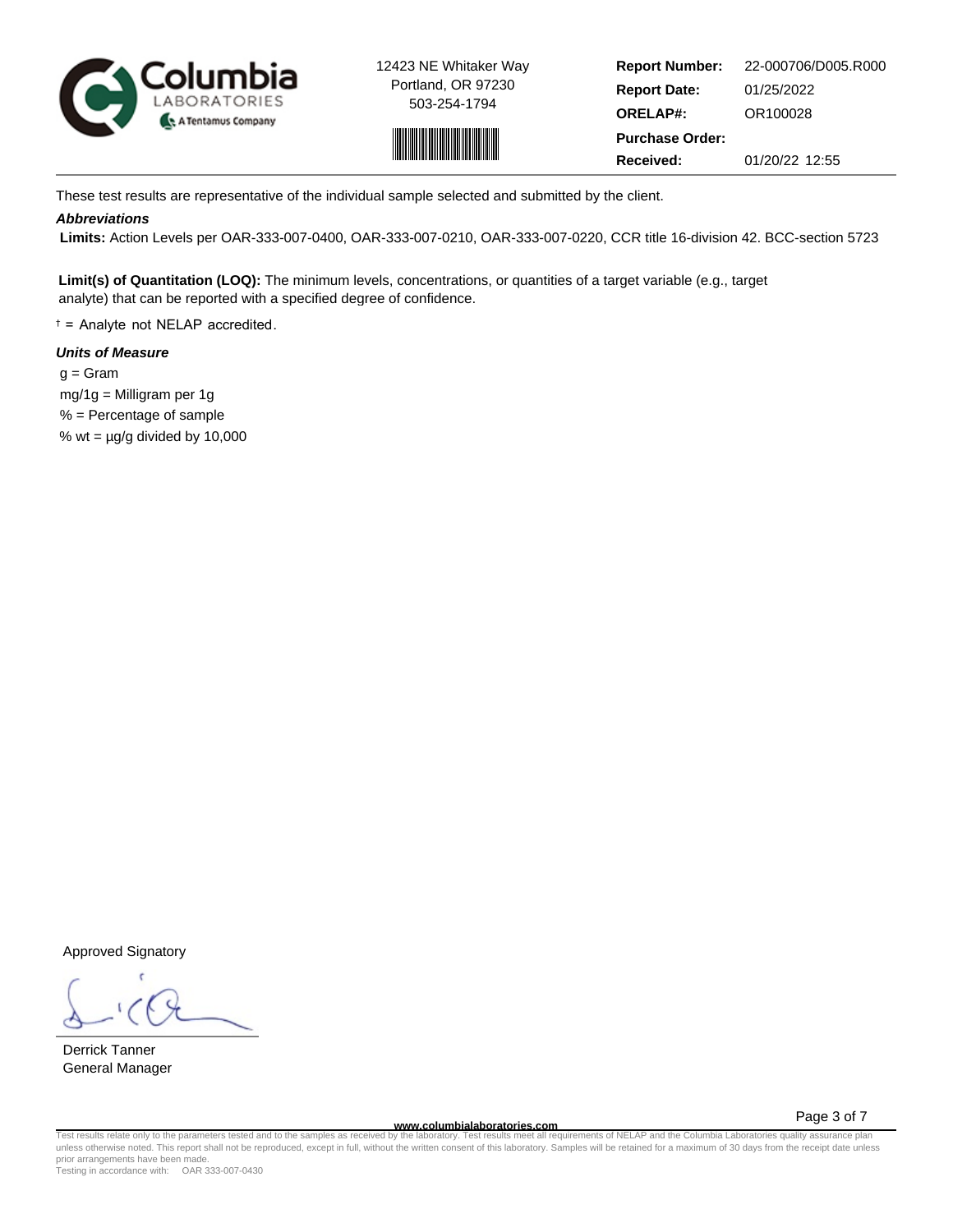



#### **Report Number: Report Date: ORELAP#:** 01/25/2022 OR100028 22-000706/D005.R000

**Purchase Order:**

**Received:** 01/20/22 12:55

| <b>Columbia</b>     |
|---------------------|
| <b>LABORATORIES</b> |
| A Tentamus Company  |

| Hemp & Cannabis: Usable / Extract / Finished Product |  |  |  |
|------------------------------------------------------|--|--|--|
| <b>Chain of Custody Record</b>                       |  |  |  |
| ORELAP ID: OR100028 ANAB ISO 17025 ID: AT-1508       |  |  |  |

Document Control ID: 2832 Revision: 5 Effective: 01/04/2022

Company: Bumble B. Well, LLC **Analysis Requested** PO Number: Project ID: Contact: Jessica Jasik Batch ID: Address: PO Box 87562 Sampled by City: Vancouver State: WA Zip Code: 98687 **Custom Reporting:** Z Email Results: jessica@bumblebwell.com Source Material:  $\boxtimes$  - Ind. Hemp product |  $\Box$  - Rec. Cannabis ⊠ Ph: (360) - 513-7314 Reporting Type:  $\square$  - Compliance |  $\square$  - R&D Billing Contact (if different) Report to: □ - METRC | □ - ODA | □ - USDA |  $\square$  - Other: Name: Jessica Jasik Email: jessica@bumblebwell.com Address: 16019 NE 14th Circle Turnaround time (TAT - Business Days):<br> $\boxtimes$  - 5BD  $\downarrow$  - 3BD\*  $\parallel$   $\Box$  - 2BD\*<br>\*Check for availability State: WA Zip: 98684 City: Vancouver Ph: (360) - 513-7314 Potency Potency Potency Potency Potency Potency Potency Potency Material Weight Sample Comments/Metrc ID Lab ID **Client Sample Identification** date Type <sup>+</sup> (Units) 01/20/22  $202$ Arnica CBD Balm Please do mg/gram  $202$  $01/20/22$ Flower CBD Balm Х 01/20/22  $X$ 30grants CBD AM Fruit Chews  $01/20/22$ 32 grams CBD PM Fruit Chews 32.6 grams CBN Fruit Chews 01/20/22  $X$  $01/20/22$  $102$ Pet Tincture 01/20/22  $X$  $102$ Human Tincture Paw CBD Balm 01/20/22  $202$ Signature - Relinquished By: Date Time Signature - Received By: Date Time Lab Use Only: or Elient drop off □ Shipped Via:  $12:55$  $2022$ DS  $12.55$ 20/22 Evidence of cooling:  $\square$  Yes  $\square$   $\overline{\text{R}}$  O - Temp (°C):  $\sqrt{9}$ ,  $\sqrt{9}$ Sample in good condition *LYes* | □ No Payment: □ Cash | □ Check | EDCC | □ Net: 62040 R  $PAID$ Prelog storage:

 $4960$  Ds 1/20/22  $640$ 

† - Material Type Codes: Plant Material (P) ; Isolate (i) ; Concentrate/Extract (C); Tincture/Topical (T); Edible (E); Beverage (B); Vapor Product (V)

Samples submitted to Columbia Laboratories with testing requirements constitute an agreement for services in accordance with the current terms of service associated with this COC. By signing "Relinquished by" you are the 12423 NE Whitaker Way P: (503) 254-1794 | Fax: (503) 254-1452 Page of www.columbialaboratories.com Portland, OR 97230 info@columbialaboratories.com

**www.columbialaboratories.com**

Test results relate only to the parameters tested and to the samples as received by the laboratory. Test results meet all requirements of NELAP and the Columbia Laboratories quality assurance plan<br>unless otherwise noted. T prior arrangements have been made.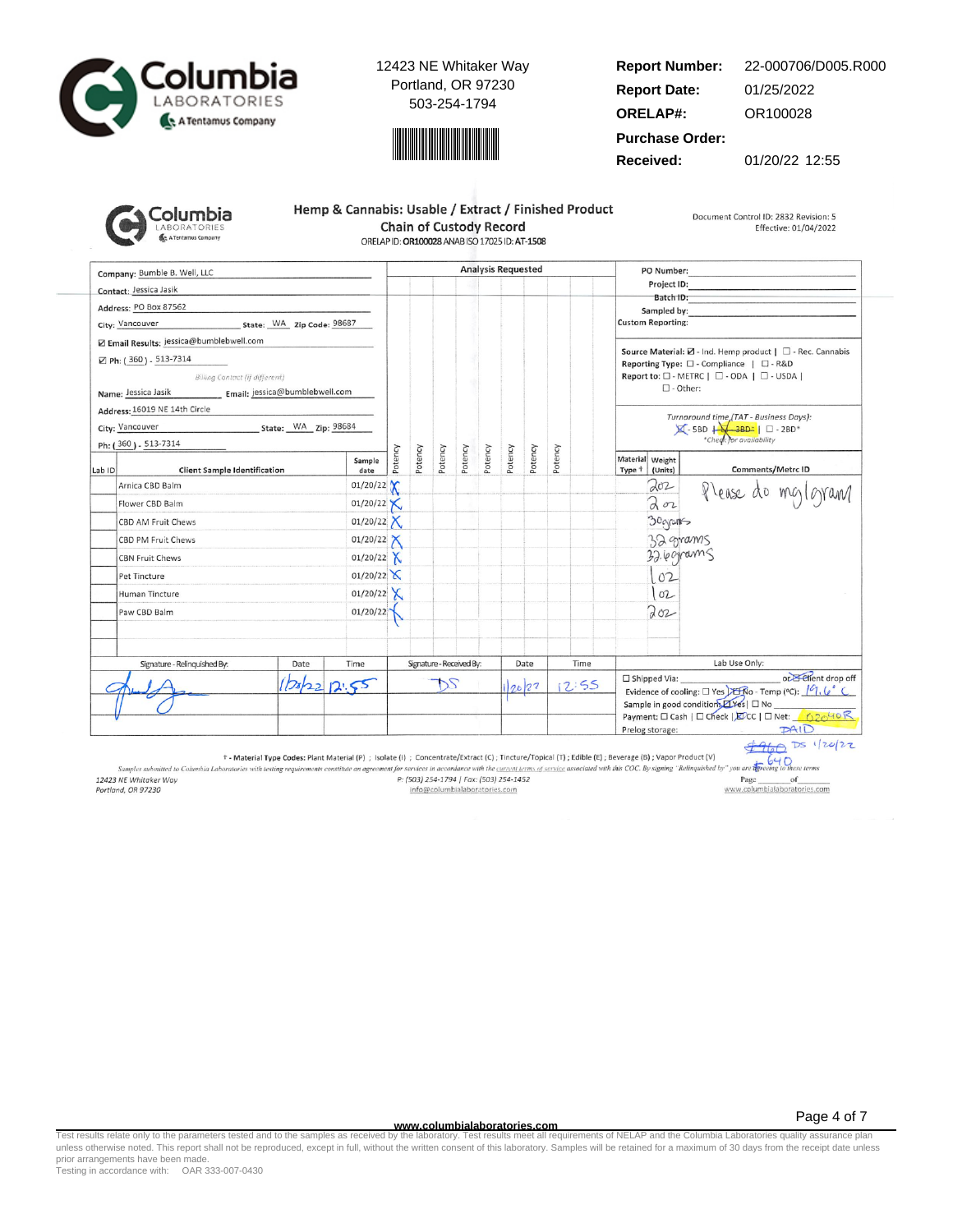



| <b>Report Number:</b>  | 22-000706/D005.R000 |
|------------------------|---------------------|
| <b>Report Date:</b>    | 01/25/2022          |
| <b>ORELAP#:</b>        | OR100028            |
| <b>Purchase Order:</b> |                     |

**Received:** 01/20/22 12:55

Revision: 1 Document ID: 7148

|  | Legacy ID: Worksheet Validated 04/20/2021 |
|--|-------------------------------------------|
|  |                                           |

| <b>Laboratory Quality Control Results</b>        |               |              |              |       |                        |     |                   |              |
|--------------------------------------------------|---------------|--------------|--------------|-------|------------------------|-----|-------------------|--------------|
| Batch ID: 2200633 / 2200665<br>J AOAC 2015 V98-6 |               |              |              |       |                        |     |                   |              |
| <b>Laboratory Control Sample</b>                 |               |              |              |       |                        |     |                   |              |
| Analyte                                          | <b>Result</b> | <b>Spike</b> | <b>Units</b> | % Rec | <b>Limits</b>          |     | <b>Evaluation</b> | <b>Notes</b> |
| <b>CBDVA</b>                                     | 0.00897       | 0.01         | %            | 89.7  | 85.0                   | 115 | Acceptable        |              |
| <b>CBDV</b>                                      | 0.0102        | 0.01         | %            | 102   | 85.0                   | 115 | Acceptable        |              |
| CBE                                              | 0.00950       | 0.01         | %            | 95.0  | 85.0                   | 115 | Acceptable        |              |
| CBDA                                             | 0.0102        | 0.01         | %            | 102   | 85.0<br>$\overline{a}$ | 115 | Acceptable        |              |
| CBGA                                             | 0.00906       | 0.01         | %            | 90.6  | 85.0<br>÷.             | 115 | Acceptable        |              |
| <b>CBG</b>                                       | 0.00927       | 0.01         | %            | 92.7  | 85.0<br>$\overline{a}$ | 115 | Acceptable        |              |
| <b>CBD</b>                                       | 0.0102        | 0.01         | %            | 102   | 85.0<br>$\overline{a}$ | 115 | Acceptable        |              |
| <b>THCV</b>                                      | 0.00931       | 0.01         | %            | 93.1  | 85.0<br>$\overline{a}$ | 115 | Acceptable        |              |
| d8THCV                                           | 0.00924       | 0.01         | %            | 92.4  | 85.0                   | 115 | Acceptable        |              |
| <b>THCVA</b>                                     | 0.00883       | 0.01         | %            | 88.3  | 85.0                   | 115 | Acceptable        |              |
| <b>CBN</b>                                       | 0.0101        | 0.01         | %            | 101   | 85.0<br>ä,             | 115 | Acceptable        |              |
| exo-THC                                          | 0.00888       | 0.01         | %            | 88.8  | 85.0                   | 115 | Acceptable        |              |
| d9THC                                            | 0.00966       | 0.01         | %            | 96.6  | 85.0                   | 115 | Acceptable        |              |
| d8THC                                            | 0.00917       | 0.01         | %            | 91.7  | 85.0                   | 115 | Acceptable        |              |
| <b>CBL</b>                                       | 0.00870       | 0.01         | %            | 87.0  | 85.0                   | 115 | Acceptable        |              |
| CBC                                              | 0.00945       | 0.01         | %            | 94.5  | 85.0                   | 115 | Acceptable        |              |
| THCA                                             | 0.00962       | 0.01         | %            | 96.2  | 85.0                   | 115 | Acceptable        |              |
| <b>CBCA</b>                                      | 0.00941       | 0.01         | %            | 94.1  | 85.0<br>$\overline{a}$ | 115 | Acceptable        |              |
| CBLA                                             | 0.00952       | 0.01         | %            | 95.2  | 85.0                   | 115 | Acceptable        |              |
| CBT                                              | 0.0111        | 0.01         | %            | 111   | 85.0                   | 115 | Acceptable        |              |

### Method Blank

| Analyte      | <b>Result</b> | LOQ   | <b>Units</b>    | <b>Limits</b> | <b>Evaluation</b> | <b>Notes</b> |
|--------------|---------------|-------|-----------------|---------------|-------------------|--------------|
| CBDVA        | $<$ LOQ       | 0.003 | %               | < 0.003       | Acceptable        |              |
| CBDV         | $<$ LOQ       | 0.003 | %               | < 0.003       | Acceptable        |              |
| CBE          | $<$ LOQ       | 0.003 | %               | < 0.003       | Acceptable        |              |
| CBDA         | $<$ LOQ       | 0.003 | %               | < 0.003       | Acceptable        |              |
| CBGA         | $<$ LOQ       | 0.003 | %               | < 0.003       | Acceptable        |              |
| CBG          | $<$ LOQ       | 0.003 | %               | < 0.003       | Acceptable        |              |
| CBD          | $<$ LOQ       | 0.003 | %               | < 0.003       | Acceptable        |              |
| <b>THCV</b>  | $<$ LOQ       | 0.003 | %               | < 0.003       | Acceptable        |              |
| d8THCV       | $<$ LOQ       | 0.003 | %               | < 0.003       | Acceptable        |              |
| <b>THCVA</b> | $<$ LOQ       | 0.003 | %               | < 0.003       | Acceptable        |              |
| CBN          | $<$ LOQ       | 0.003 | %               | < 0.003       | Acceptable        |              |
| exo-THC      | $<$ LOQ       | 0.003 | %               | < 0.003       | Acceptable        |              |
| d9THC        | $<$ LOQ       | 0.003 | %               | < 0.003       | Acceptable        |              |
| d8THC        | $<$ LOQ       | 0.003 | $\overline{\%}$ | < 0.003       | Acceptable        |              |
| CBL          | $<$ LOQ       | 0.003 | %               | < 0.003       | Acceptable        |              |
| CBC          | $<$ LOQ       | 0.003 | %               | < 0.003       | Acceptable        |              |
| THCA         | $<$ LOQ       | 0.003 | %               | < 0.003       | Acceptable        |              |
| CBCA         | $<$ LOQ       | 0.003 | %               | < 0.003       | Acceptable        |              |
| CBLA         | $<$ LOQ       | 0.003 | %               | < 0.003       | Acceptable        |              |
| CBT          | $<$ LOQ       | 0.003 | %               | < 0.003       | Acceptable        |              |

#### Abbreviations

ND - None Detected at or above MRL

RPD - Relative Percent Difference

LOQ - Limit of Quantitation

#### Units of Measure:

% - Percent

Test results relate only to the parameters tested and to the samples as received by the laboratory. Test results meet all requirements of NELAP and the Columbia Laboratories quality assurance plan<br>unless otherwise noted. T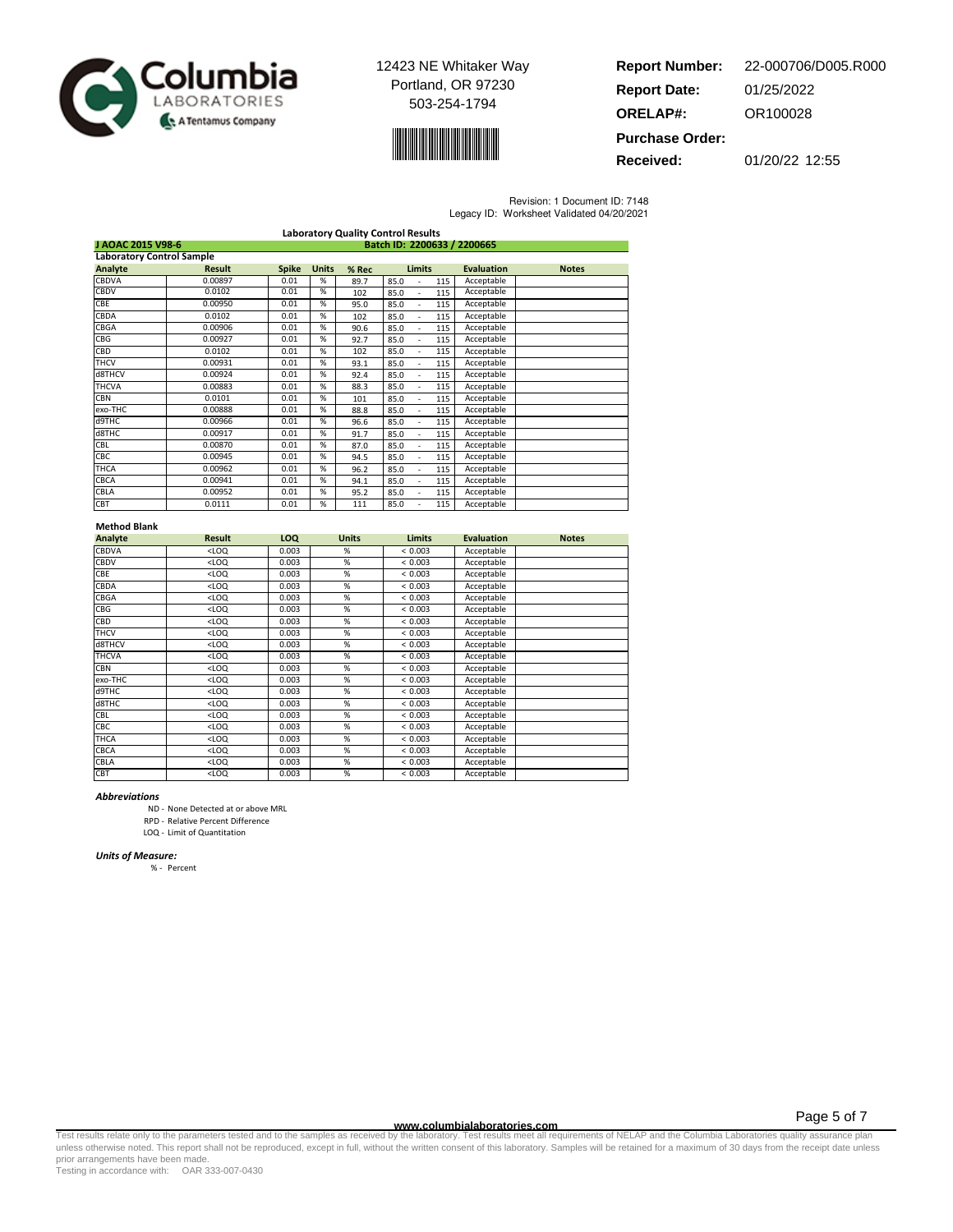



| <b>Report Number:</b>  | 22-000706/D005.R000 |
|------------------------|---------------------|
| <b>Report Date:</b>    | 01/25/2022          |
| <b>ORELAP#:</b>        | OR100028            |
| <b>Purchase Order:</b> |                     |

**Received:** 01/20/22 12:55

Revision: 1 Document ID: 7148 Legacy ID: Worksheet Validated 04/20/2021

| <b>Laboratory Quality Control Results</b>        |         |                                                                                                           |                           |              |            |               |                   |              |  |
|--------------------------------------------------|---------|-----------------------------------------------------------------------------------------------------------|---------------------------|--------------|------------|---------------|-------------------|--------------|--|
| Batch ID: 2200633 / 2200665<br>J AOAC 2015 V98-6 |         |                                                                                                           |                           |              |            |               |                   |              |  |
| <b>Sample Duplicate</b>                          |         |                                                                                                           | Sample ID: 22-000706-0001 |              |            |               |                   |              |  |
| Analyte                                          | Result  | Org. Result                                                                                               | <b>LOQ</b>                | <b>Units</b> | <b>RPD</b> | <b>Limits</b> | <b>Evaluation</b> | <b>Notes</b> |  |
| <b>CBDVA</b>                                     | $<$ LOQ | $<$ LOQ                                                                                                   | 0.003                     | %            | <b>NA</b>  | < 20          | Acceptable        |              |  |
| <b>CBDV</b>                                      | $<$ LOQ | $<$ LOQ                                                                                                   | 0.003                     | %            | <b>NA</b>  | < 20          | Acceptable        |              |  |
| CBE                                              | $<$ LOQ | $<$ LOQ                                                                                                   | 0.003                     | %            | <b>NA</b>  | < 20          | Acceptable        |              |  |
| CBDA                                             | $<$ LOQ | $<$ LOQ                                                                                                   | 0.003                     | %            | <b>NA</b>  | < 20          | Acceptable        |              |  |
| CBGA                                             | $<$ LOQ | $<$ LOQ                                                                                                   | 0.003                     | %            | <b>NA</b>  | < 20          | Acceptable        |              |  |
| CBG                                              | $<$ LOQ | $<$ LOQ                                                                                                   | 0.003                     | %            | <b>NA</b>  | < 20          | Acceptable        |              |  |
| <b>CBD</b>                                       | 1.60    | 1.42                                                                                                      | 0.003                     | %            | 11.6       | < 20          | Acceptable        |              |  |
| <b>THCV</b>                                      | $<$ LOQ | $<$ LOQ                                                                                                   | 0.003                     | %            | <b>NA</b>  | < 20          | Acceptable        |              |  |
| d8THCV                                           | $<$ LOQ | $<$ LOQ                                                                                                   | 0.003                     | %            | <b>NA</b>  | < 20          | Acceptable        |              |  |
| <b>THCVA</b>                                     | $<$ LOQ | $<$ LOQ                                                                                                   | 0.003                     | %            | <b>NA</b>  | < 20          | Acceptable        |              |  |
| <b>CBN</b>                                       | $<$ LOQ | $<$ LOQ                                                                                                   | 0.003                     | %            | <b>NA</b>  | < 20          | Acceptable        |              |  |
| exo-THC                                          | $<$ LOQ | $<$ LOQ                                                                                                   | 0.003                     | %            | <b>NA</b>  | < 20          | Acceptable        |              |  |
| d9THC                                            | $<$ LOQ | $<$ LOQ                                                                                                   | 0.003                     | %            | <b>NA</b>  | < 20          | Acceptable        |              |  |
| d8THC                                            | $<$ LOQ | $<$ LOQ                                                                                                   | 0.003                     | %            | <b>NA</b>  | < 20          | Acceptable        |              |  |
| CBL                                              | $<$ LOQ | <loq< td=""><td>0.003</td><td>%</td><td><b>NA</b></td><td>&lt; 20</td><td>Acceptable</td><td></td></loq<> | 0.003                     | %            | <b>NA</b>  | < 20          | Acceptable        |              |  |
| CBC                                              | $<$ LOQ | <loq< td=""><td>0.003</td><td>%</td><td><b>NA</b></td><td>&lt; 20</td><td>Acceptable</td><td></td></loq<> | 0.003                     | %            | <b>NA</b>  | < 20          | Acceptable        |              |  |
| <b>THCA</b>                                      | $<$ LOQ | <loq< td=""><td>0.003</td><td>%</td><td><b>NA</b></td><td>&lt; 20</td><td>Acceptable</td><td></td></loq<> | 0.003                     | %            | <b>NA</b>  | < 20          | Acceptable        |              |  |
| <b>CBCA</b>                                      | $<$ LOQ | $<$ LOQ                                                                                                   | 0.003                     | %            | <b>NA</b>  | < 20          | Acceptable        |              |  |
| CBLA                                             | $<$ LOQ | $<$ LOQ                                                                                                   | 0.003                     | %            | <b>NA</b>  | < 20          | Acceptable        |              |  |
| <b>CBT</b>                                       | $<$ LOQ | $<$ LOQ                                                                                                   | 0.003                     | %            | <b>NA</b>  | < 20          | Acceptable        |              |  |

#### Abbreviations

- ND None Detected at or above MRL
- RPD Relative Percent Difference
- LOQ Limit of Quantitation
- R Relative percent difference (RPD) outside control limit. Q6 - Quality control outside QC limits. Data acceptable based on remaining QC.

Units of Measure:

% - Percent

Page 6 of 7

www.columbialaboratories.com<br>Test results relate only to the parameters tested and to the samples as received by the laboratories metall requirements of NELAP and the Columbia Laboratories quality assurance plan<br>unless oth prior arrangements have been made.